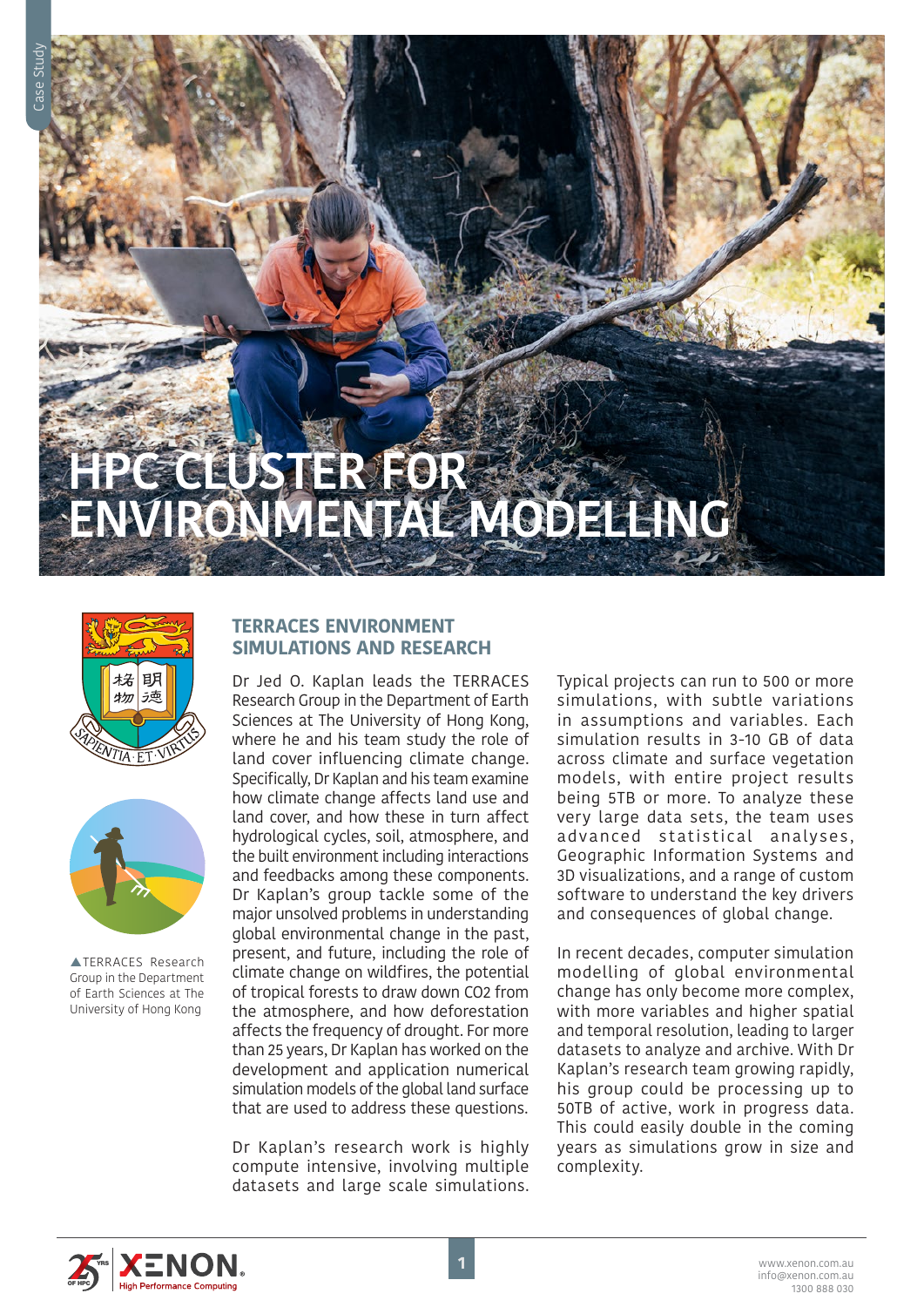



#### **DR JED O. KAPLAN**

Earth Scientist, Geographer, Environmental Historian; Associate Professor in the Department of Earth Sciences at The University of Hong Kong 香港大學

Learn more about Dr Kaplan's work at http://web.hku. hk/~jkaplan/

## **NEW HPC CLUSTER**

When Dr Kaplan arrived at The University of Hong Kong in 2019, this work on environmental modelling and simulations was a new research field for the University. While an existing High Performance Computing cluster was in place at the HKU, it was in high demand across the institution. Fortunately, the University supported Dr Kaplan and the TERRACES team with an investment in a new HPC cluster for the team.

From previous experience, Dr Kaplan knew exactly what he needed, as he explained the team required "a small/medium high performance computing cluster – with the best compute capability for the budget, and a requirement for enough high performance data storage capacity to handle the simulations". Functionally, the HPC cluster had to be able to run model simulations, perform statistical analysis of the results, and prepare visualisations for a team of up to 10-12 researchers. Dr Kaplan was also looking for a modular design that would allow for easy addition of more compute or more storage as required in the future.

As The University of Hong Kong went to market for the HPC cluster, Dr Kaplan was looking for an IT partner to provide the latest advice and experience in HPC technology and design. In the market, Dr Kaplan found that his HPC cluster project "was too small for the global vendors, and too large for the local resellers". XENON, partnering with local reseller ModernTech, responded to the tender and Dr Kaplan liked their approach, noting that the XENON team was "really able to listen to our requirements and help us get to a solution."

**"**We are super pleased with the process and the product.**"**

**Dr Jed O. Kaplan** Associate Professor

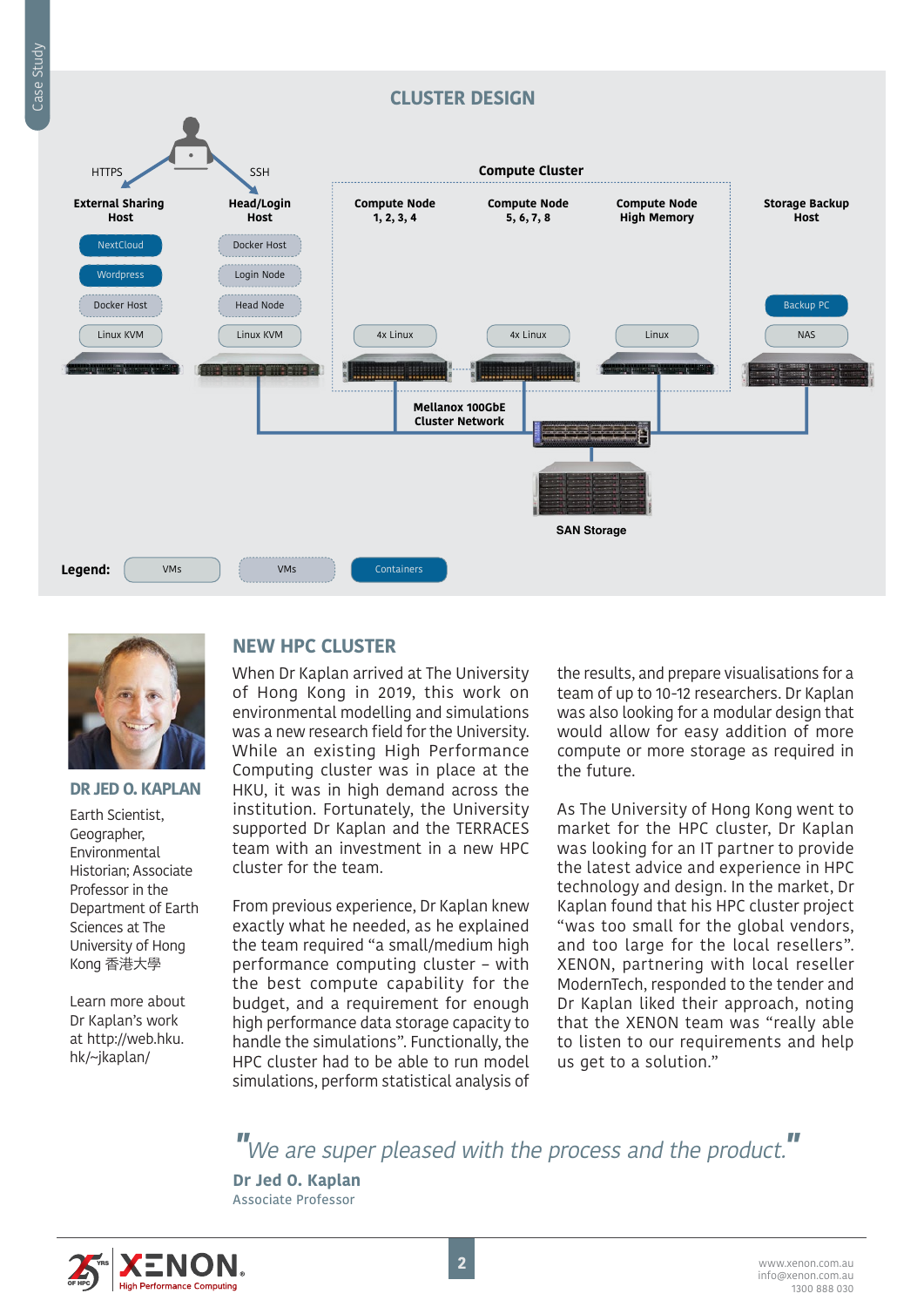

- Complex environmental simulations demand a small, performance focused cluster including high performance parallel file system storage, and automatic backup.
- Cluster design and capability aligned with planned workloads through a collaborative design process.
- Entire solution stack fully pre-staged and tested before delivery on site – allowing the team to go from install to operation within a week.

## **NEW HPC CLUSTER ENABLES**

- Dr Kaplan's TERRACES team to undertake environmental modelling with increasing detail, complexity, and quantification of uncertainties by making large ensembles of simulations.
- Researchers at HKU to seamlessly collaborate with global partners using a data sharing platform that includes git LFS and nextcloud.
- Future expansion to meet increasing demands for compute and storage through a modular architecture based on the open source XENON Cluster Stack, Supermicro/AMD EPYC compute, Mellanox 100GbE interconnect, and Panasas ActiveStor storage.

## **SCALABLE SOFTWARE STACK**

Dr Kaplan's new cluster runs XENON Cluster Stack (XCS) – XENON's own open source, containerized HPC management system. This containerized architecture utilizes open source tools such as Linux, Docker and Singularity to build up a complete cluster operating and management system. Because all components of XCS are open source, this is a very cost effective HPC management system, and ensures longevity of the solution with an easy to update, easy to expand, hardware-agnostic software layer.

The XENON Cluster Stack also provides a high degree of security through design, while also allowing shared access to be contained and controlled. This has been important for Dr Kaplan's team as they collaborate with colleagues abroad and distribute large datasets to the scientific community. XENON implemented shared access and publishing tools including WordPress on XCS, nextcloud, and a git LFS server to facilitate sharing information and hosting large datasets.